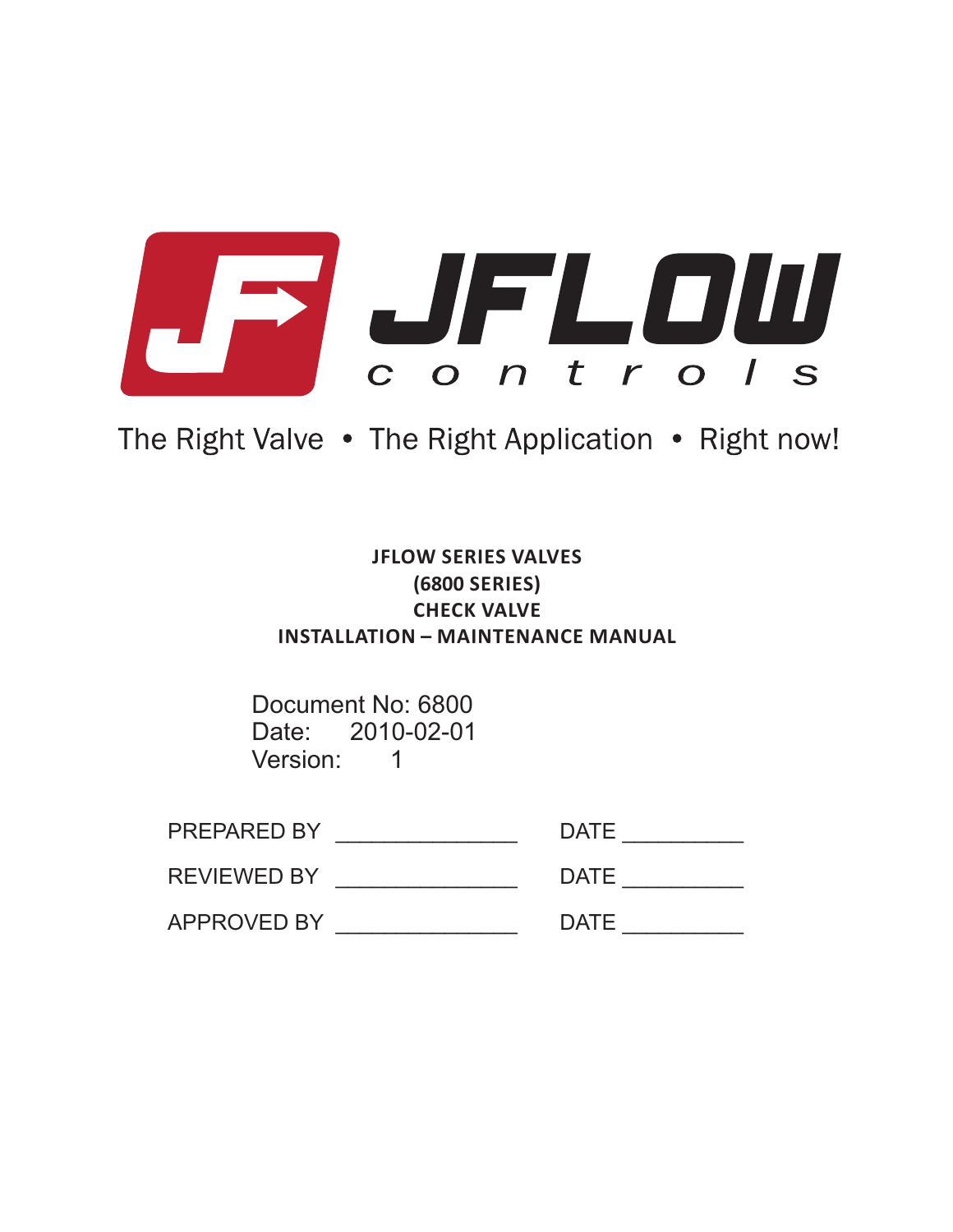

J Flow Controls 4665 Interstate Dr. Cincinnati, OH 45246 Toll Free: 866-95-JFLOW (53569) Local: 513-330-6354 Fax: 513-731-6939

6800 Series Check Valve Installation - Maintenance Manual

> Document #: IM-6800-01 Rev Date: 2010-02-01

## Installation & Maintenance for J Flow 6800 Series Check Valve

### General Information

The J Flow 6800 series check valve has been designed and engineered to provide a long lasting, worry-free valve service when installed according to the instructions and specifications given in this manual. If repairs need to be made, only use genuine J Flow Controls parts which are readily available for immediate shipment.

The following set of instructions refers only to the J Flow 6800 series check valve. Please contact J Flow Controls if this is not the valve series in your possession.

J Flow Controls is committed to providing The Right Valve for the Right Application, Right Now.

#### Cautions

It is the installer or designer's responsibility to make sure that the 6800 series check valve, and the adjoining pipe are installed and supported in accordance with applicable ASME B31 standards.

The 6800 series valves are not recommended for use with reciprocating pumps and similar applications which cause vibrations. Low flow rates that do not fully open the valve can result in undesirable noise and decrease valve life.

Upstream flow disturbances which create turbulence may also result in rapid wear. We recommend that a minimum of 10 pipe diameters of straight pipe be provided between check valve and any upstream devices such as pumps, control valves, elbows, etc.

Be sure to provide a means to protect the valve from freezing and bursting when using liquids.

Always consider the corrosive, erosive, and adhesive effects of fluids on the valves and piping components. It is the user of the valves responsibility to make sure the valve is compatible with the media in the system. Installation

1. J Flow Controls 6800 series check valves are designed to be installed horizontally or vertically with upward flow.

2. Make sure all pipe end connections are clean, burr free, and free of any debris.

3. Apply pipe sealant to the make end pipe prior to installing the valve.

4. Make sure the valve is installed in the pipeline so that the intended flow direction corresponds with the flow arrow on the side of the valve body.

5. When tightening the valve onto adjoining pipe, apply the wrench to the valve at the hex closest to the joint being completed. Do not over-tighten the pipe joint. No more than 1 1/2 turns beyond finger tight to create a leak free joint. Caution: Do not apply installation torque through the valve as it may damage the valve body or body joint seal.

6. Check the valve and joints for leaks prior to putting the system into service.

### Operation

No manual operation is required, nor is it possible once the check valve has been installed in the piping system.